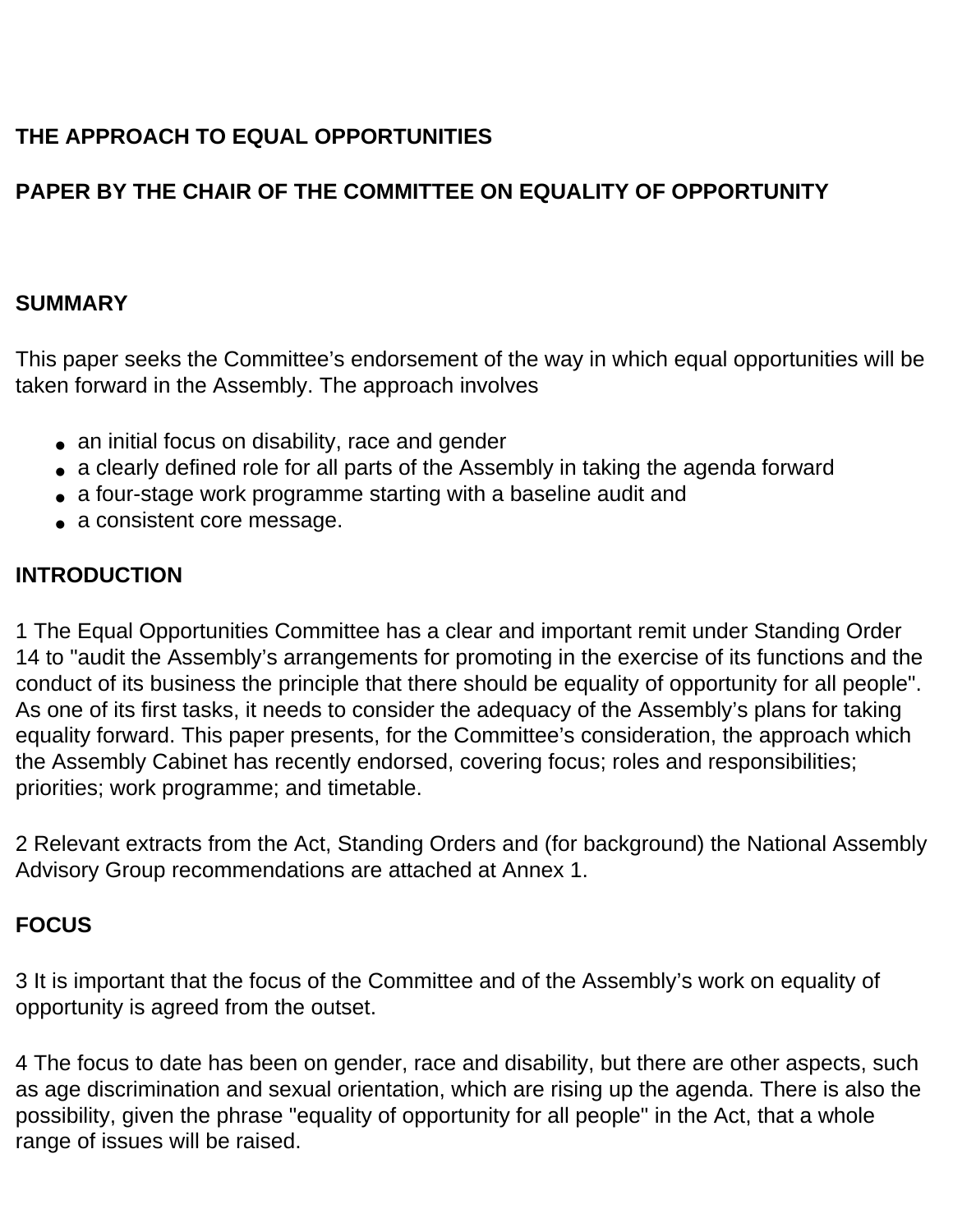5 Standing Order 14 requires the committee to have particular regard to the need for the Assembly to avoid discrimination on grounds of gender, race or disability. It is on this basis that I propose the committee should start out with a clear focus on these three areas. It must also be prepared to listen and respond sensitively to representations about other forms of inequality; but it needs to target its efforts, as does the Assembly as a whole.

# **ROLES AND RESPONSIBILITIES**

6 There is a definite wish to make equal opportunities the concern of the whole Assembly and every committee rather than leaving it with the Equal Opportunities Committee. This is a very important message.

7 At the same time, we need to be clear about how each part of the Assembly will contribute, so that a definite dynamic is established:

> **The Chair of the Equal Opportunities Committee** will champion equal opportunities, provide leadership on the issue and be vigilant that it is being properly addressed across the board. However it is equally important that the public and Assembly Members hear a consistent message on this subject from the First Secretary and all Assembly Secretaries. I would also invite members of the Equal Opportunities Committee to endorse the themes of corporate and individual responsibility, increased awareness and genuine dialogue leading to clear priorities and targets for action.

**Assembly Secretaries**, as the executive, will also need:

- to take equality of opportunity factors into account in every policy decision. This mainstreaming approach is fundamental and the Assembly has already endorsed it through the approval of the guidance on "schemes" and the inclusion of equal opportunities in the checklist for all policy proposals
- to determine objectives and targets relating to equality of opportunity in the areas for which they are responsible. This point will be reached when the work programme is further advanced (see below)
- to monitor progress against the targets set.

# **The Equal Opportunities Committee as a whole** will need:

• to ensure that a proper framework is in place to support the delivery of the Assembly's duty on equal opportunities. For example, it will wish to consider arrangements for channelling the views of people from ethnic minorities, women and people with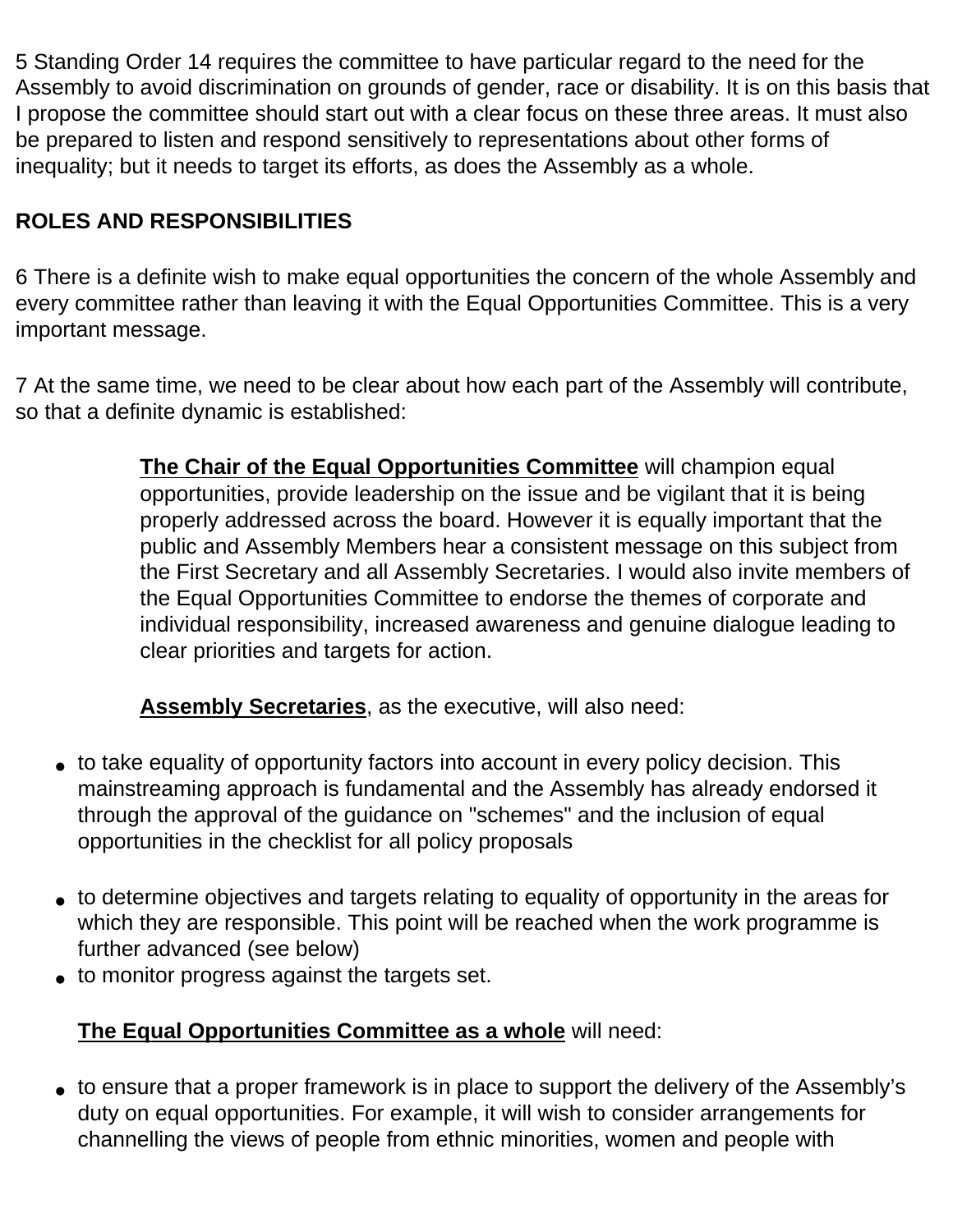disabilities into the Assembly; the guidance and training available to all parts of the Assembly on mainstreaming; and a structured plan of action

- $\bullet$  to audit ie to check that agreed actions have been undertaken and to assess the results
- to listen to the views of representative organisations and to gain a deeper understanding of the issues
- to agree the content of the Assembly's annual report on equality of opportunity
- to discuss the annual reports of the three main equality organisations and report its conclusions to the Assembly

### **Subject committees** will also wish to

- contribute to debate and discussion of equal opportunities
- examine the extent to which the executive is taking equal opportunities into account
- consider equal opportunities aspects of the budget priorities.

Members of the equal opportunities committee will have a role in seeing that this happens on committees of which they are members.

**Regional committees** will be able to reach out to people from ethnic minorities, women and people with disabilities in different parts of Wales and enable them to put their views directly to the Assembly and to raise issues which are of particular concern to them.

**The full Assembly** will debate equal opportunities at least once a year.

In terms of partnership working, equal opportunities will also need to be on the agenda for discussion with local government, the voluntary sector and business and trade unions.

### **WORK PROGRAMME AND TIMETABLE**

8 The work programme will be integrated into the work of all parts of the Assembly. It has four proposed stages, to be completed within less than a year:

#### **Stage 1**

Baseline interviews with policy divisions will be an important starting point. They will establish to what extent race, gender and disability are taken into account in current policy (including personnel); what objectives and targets exist that have an equal opportunities dimension; and what disaggregated data is available.

# **Stage 2**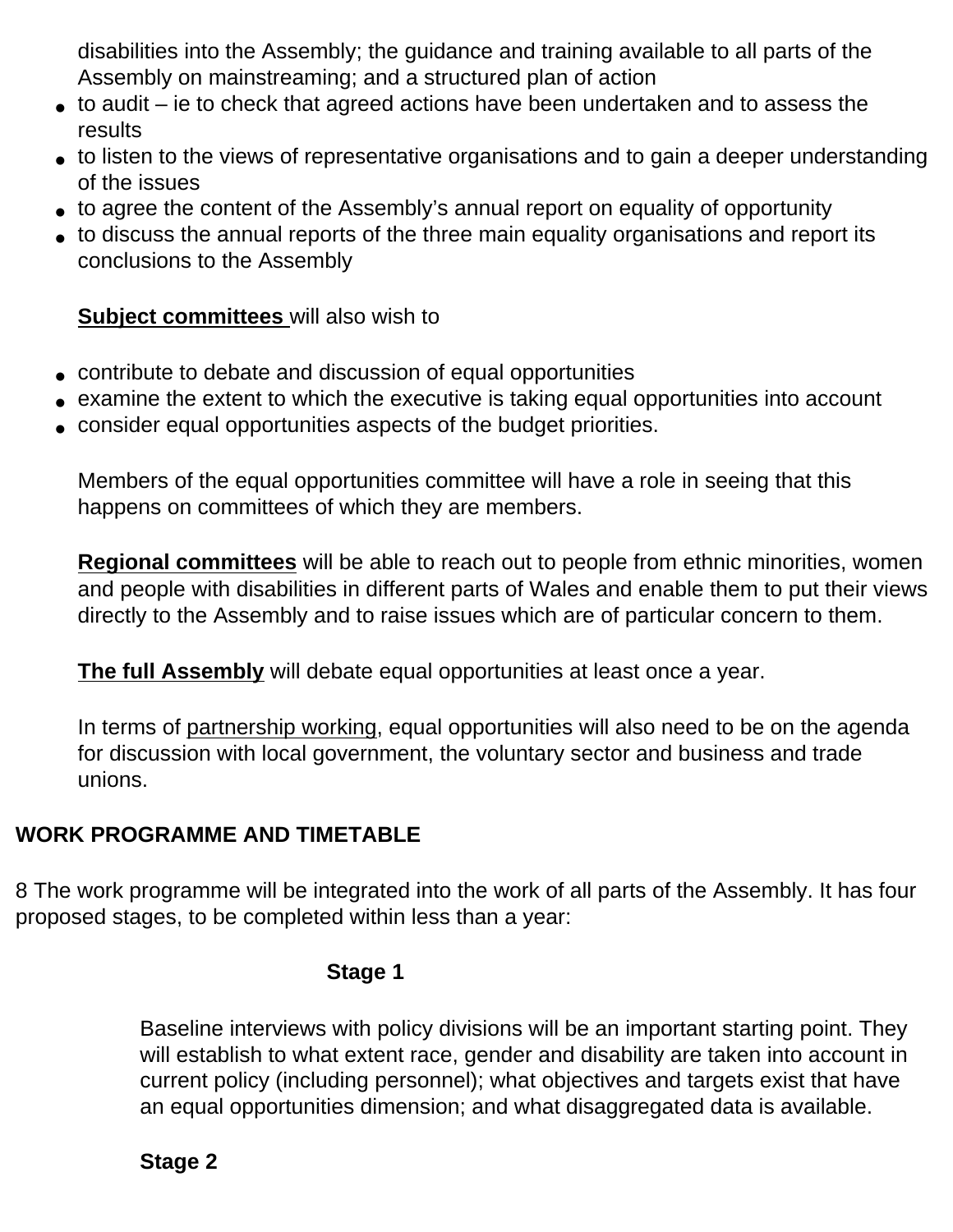Each Assembly Secretary will, over a period of time as the baseline analysis becomes available, receive from the relevant policy divisions a report on equal opportunities and present it to the relevant subject committee (as part of the series of reports to subject committees). The report will briefly set out the baseline position and proposed priorities for action. The action might include addressing information gaps; improved arrangements for involving minority ethnic organisations, disability groups and women in discussion of policy issues; and specific areas where objectives and targets for redressing imbalance can be set. In the case of personnel and other central functions, the report will be to the Finance Secretary, who (with the First Secretary's agreement) will report direct to the equal opportunities committee.

# **Stage 3**

The Committee on Equality of Opportunity will also consider the baseline analysis, the reports and the subsequent subject committee discussions. It will offer comment and advice on the proposed actions, objectives and targets based on the overall picture and the priorities identified by outside organisations.

# **Stage 4**

Assembly Secretaries will approve firm action plans for their area of responsibility. These will together comprise the Assembly's first annual report and programme of action on equal opportunities. The Committee on Equality of Opportunity will review this report before submitting it to the Assembly for debate.

9 The timing of the annual report – which the Act says must relate to each financial year – will be a challenge in this first year. A good objective would be to issue the report for the first anniversary of the Assembly, on 1 July 2000.

# **CONCLUSION**

10 The Committee on Equality of Opportunity is invited to consider and endorse the approach above - ie:

- Focus on disability, race, gender
- A clear role for all parts of the Assembly
- A core message about corporate and individual responsibility, increased awareness and genuine dialogue leading to clear priorities and targets for action.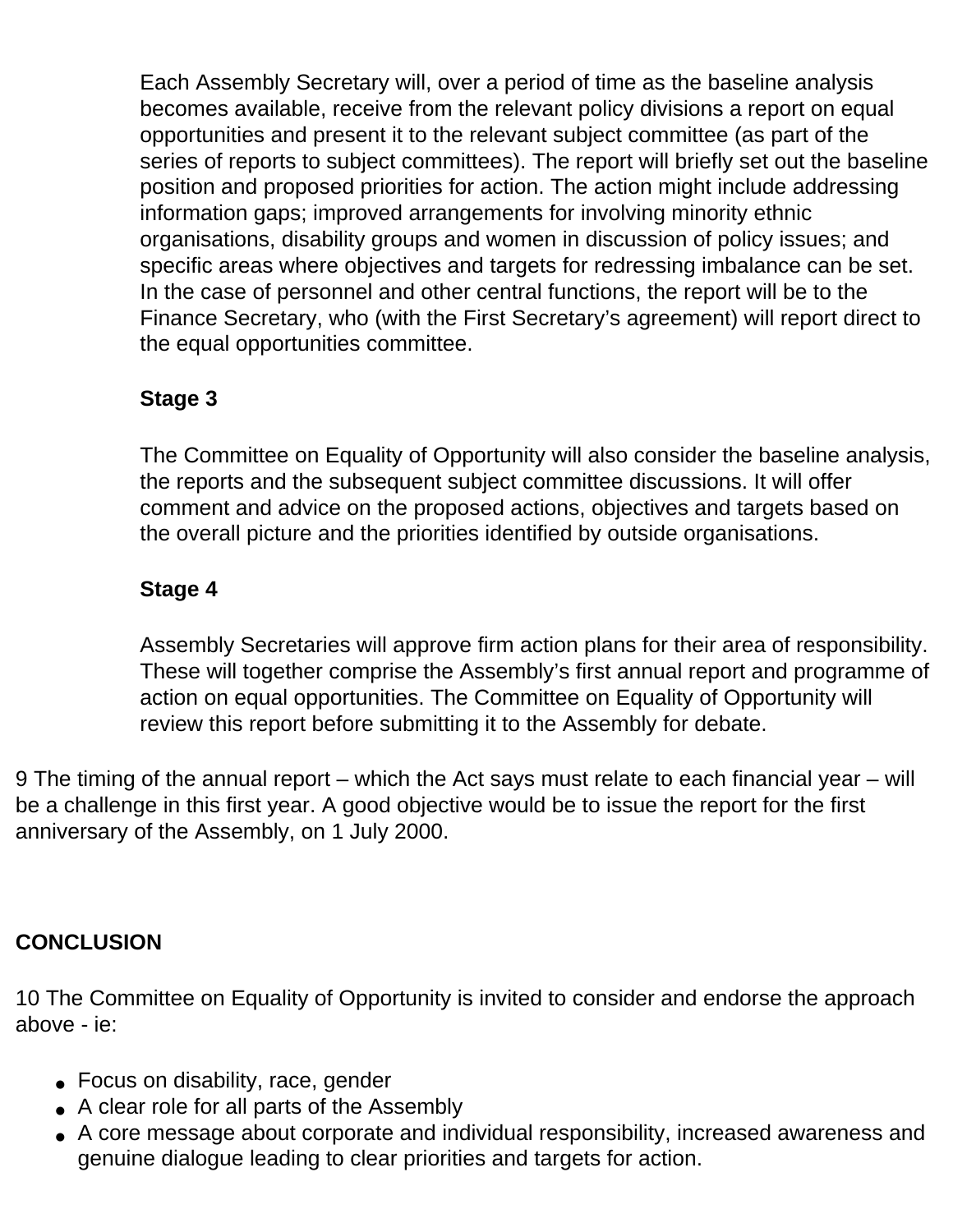## **ANNEX 1**

#### **REFERENCES IN NATIONAL ASSEMBLY ADVISORY GROUP REPORT, GOVERNMENT OF WALES ACT 1998 AND STANDING ORDERS**

#### **Extract from National Assembly Advisory Group recommendations**

- a standing equal opportunities programme committee to be established - with a remit including the three strands of gender, race and disability as a minimum

#### *Recommendations not for standing orders*

5.13 We recommend that standing programme committees should be few in number; the equal opportunities standing programme committee should develop an initial action programme lasting three or four years, with activities across all subject areas, designed to promote equality of opportunity in Wales; the equal opportunities standing programme committee periodically monitors progress on implementing the action programme in each area; the equal opportunities standing programme committee would be responsible for the annual report on the effectiveness of Assembly's arrangements for promoting equality of opportunity required by section 120 of the Government of Wales Act;

7.30 ….we would expect the Assembly, as a minimum, to consult the Equal Opportunities Commission, the Commission for Racial Equality and the proposed Disability Rights Commission before formalising its equal opportunities arrangements

### **EXTRACT FROM GOVERNMENT OF WALES ACT 1998**

Section 120

- 1. the Assembly shall make appropriate arrangements with a view to securing that its functions are exercised with due regard to the principle that there should be equality of opportunity for all people
- 2. After each financial year the Assembly shall publish a report containing:

a) A statement of the arrangements made in pursuance of subsection (1) which had effect during that financial year; and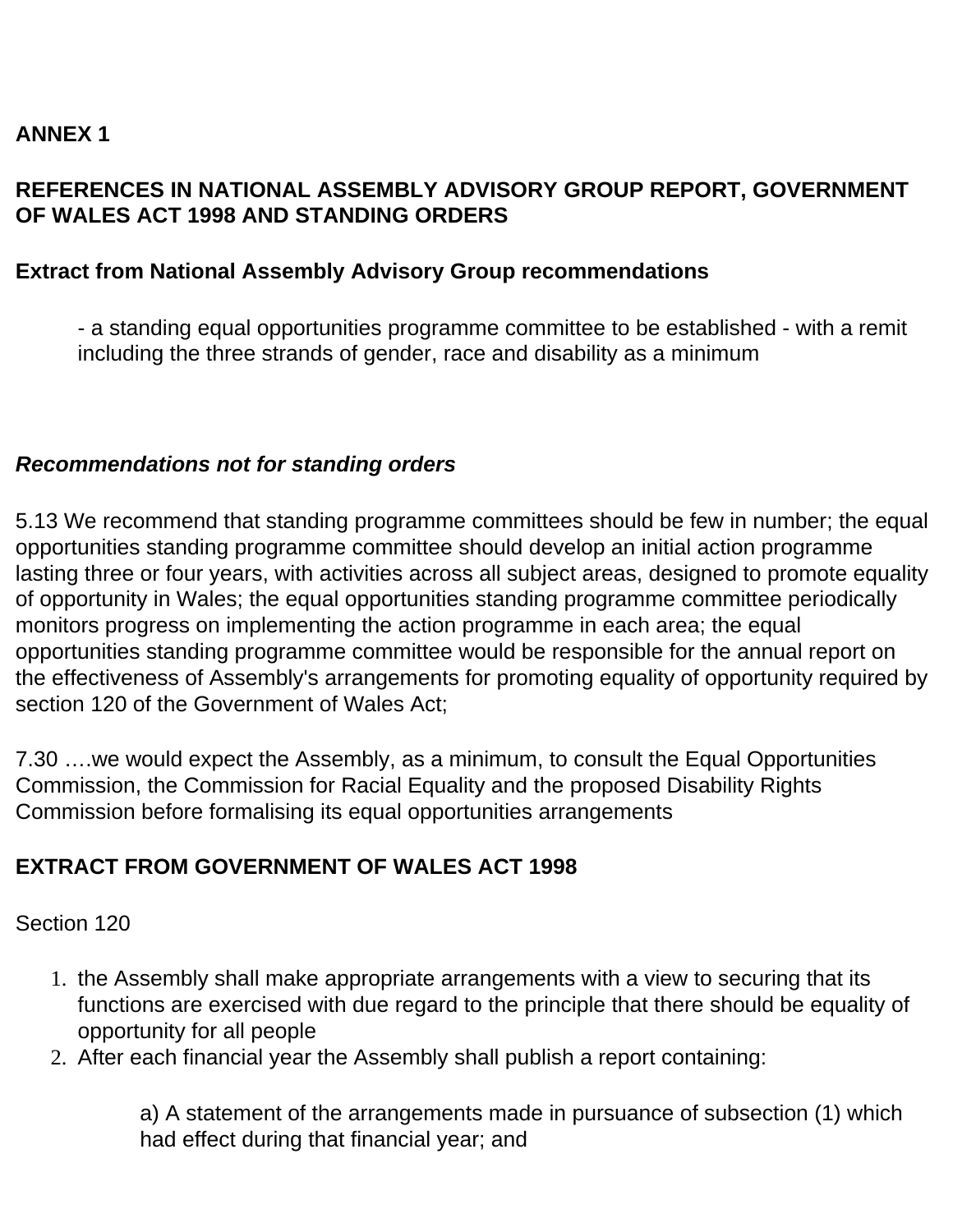b) A statement of how effective those arrangements were in promoting equality of opportunity.

#### Section 48

1. The Assembly shall make appropriate arrangements with a view to securing that its business is conducted with due regard to the principle that there should be equality of opportunity for all people.

## **REFERENCES IN STANDING ORDERS**

6.5 Time shall be made available in each 12 month period for the following categories of Assembly business:

 $\circ$  debate on the annual report on the equal opportunity arrangements

6.6. The Assembly shall ensure that time is made available for consideration either in plenary meeting or in committee of the reports of the Equal Opportunities Commission, the Commission for Racial Equality and the Disability Rights Commission.

# **STANDING ORDER 14 - Committee on Equality of Opportunity**

### **Title and Terms of Reference**

14.1. There shall be a Committee on Equality of Opportunity, which shall audit the Assembly's arrangements for promoting in the exercise of its functions and the conduct of its business the principle that there should be equality of opportunity for all people. The Committee shall also have particular regard to the need for the Assembly to avoid discrimination against any person on grounds of race, sex or disability.

14.2. The Committee shall submit an annual report to the Assembly on those arrangements and their effectiveness. It shall also review and report to the Assembly its conclusions on the Annual Reports submitted to the Assembly by public bodies concerned with the promotion of equal opportunities.

### **Membership**